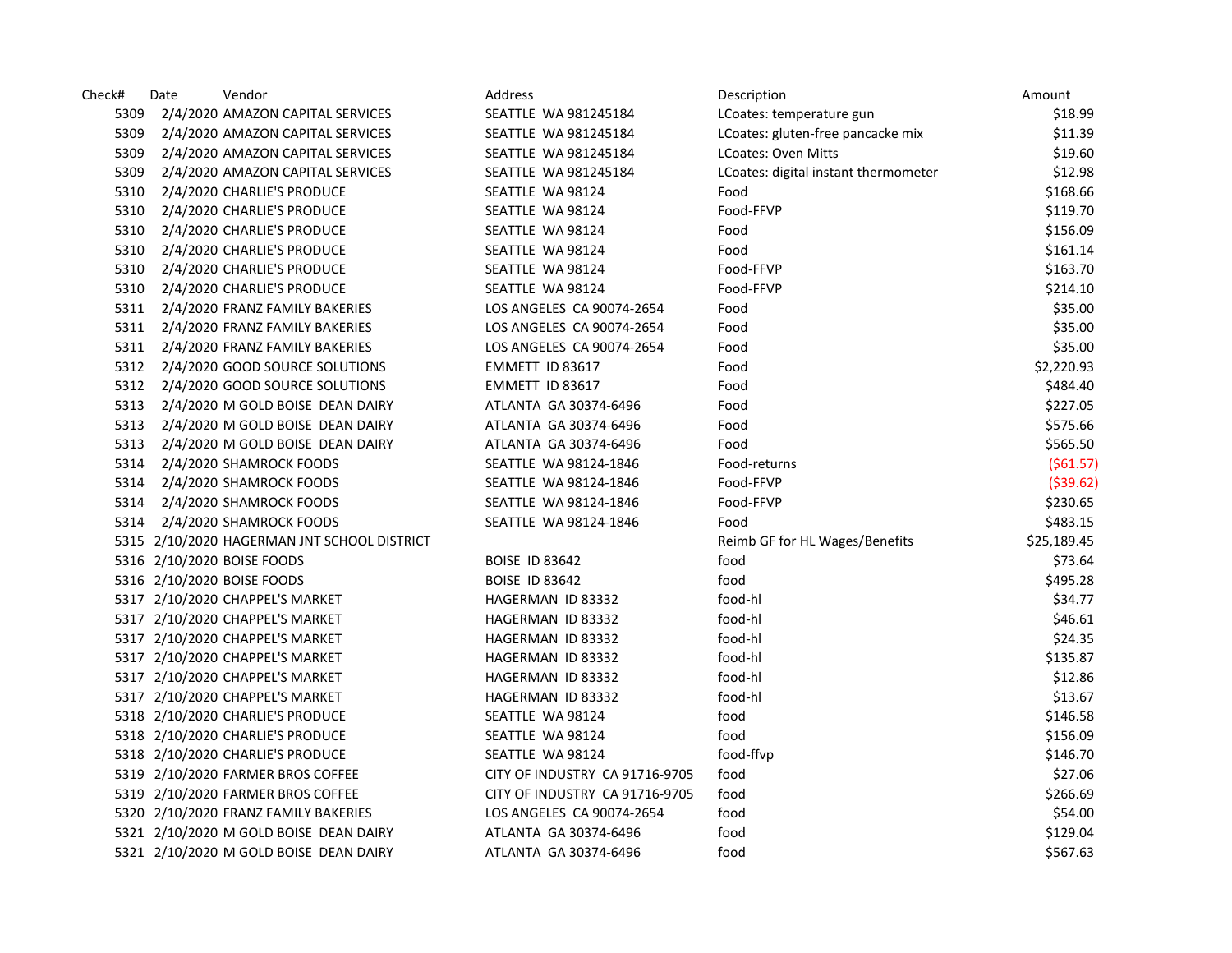|                                  | SEATTLE WA 98124-1846                                                                                                                                                                                                                                                                                                                                                                                                                                                                                                                                                                                                                                                                                                                                                                                                                                                                                                                                                                                                                                                                                                                                                                                                                                         | food                                  | \$588.56    |
|----------------------------------|---------------------------------------------------------------------------------------------------------------------------------------------------------------------------------------------------------------------------------------------------------------------------------------------------------------------------------------------------------------------------------------------------------------------------------------------------------------------------------------------------------------------------------------------------------------------------------------------------------------------------------------------------------------------------------------------------------------------------------------------------------------------------------------------------------------------------------------------------------------------------------------------------------------------------------------------------------------------------------------------------------------------------------------------------------------------------------------------------------------------------------------------------------------------------------------------------------------------------------------------------------------|---------------------------------------|-------------|
|                                  | SEATTLE WA 98124-1846                                                                                                                                                                                                                                                                                                                                                                                                                                                                                                                                                                                                                                                                                                                                                                                                                                                                                                                                                                                                                                                                                                                                                                                                                                         | food                                  | \$483.15    |
|                                  | SEATTLE WA 98124-1846                                                                                                                                                                                                                                                                                                                                                                                                                                                                                                                                                                                                                                                                                                                                                                                                                                                                                                                                                                                                                                                                                                                                                                                                                                         | food-ffvp                             | \$230.65    |
|                                  | SEATTLE WA 98124-1846                                                                                                                                                                                                                                                                                                                                                                                                                                                                                                                                                                                                                                                                                                                                                                                                                                                                                                                                                                                                                                                                                                                                                                                                                                         | food-returns                          | (561.57)    |
|                                  | SEATTLE WA 98124-1846                                                                                                                                                                                                                                                                                                                                                                                                                                                                                                                                                                                                                                                                                                                                                                                                                                                                                                                                                                                                                                                                                                                                                                                                                                         | food-ffvp                             | \$70.34     |
|                                  | SEATTLE WA 98124-1846                                                                                                                                                                                                                                                                                                                                                                                                                                                                                                                                                                                                                                                                                                                                                                                                                                                                                                                                                                                                                                                                                                                                                                                                                                         | food                                  | \$883.52    |
|                                  | SEATTLE WA 98124-1846                                                                                                                                                                                                                                                                                                                                                                                                                                                                                                                                                                                                                                                                                                                                                                                                                                                                                                                                                                                                                                                                                                                                                                                                                                         | food-ffvp                             | \$80.14     |
|                                  | PASADENA CA 91185-4903                                                                                                                                                                                                                                                                                                                                                                                                                                                                                                                                                                                                                                                                                                                                                                                                                                                                                                                                                                                                                                                                                                                                                                                                                                        | Math Txtbk-Tchr edition               | \$106.00    |
|                                  |                                                                                                                                                                                                                                                                                                                                                                                                                                                                                                                                                                                                                                                                                                                                                                                                                                                                                                                                                                                                                                                                                                                                                                                                                                                               | postage-district                      | \$25.00     |
|                                  |                                                                                                                                                                                                                                                                                                                                                                                                                                                                                                                                                                                                                                                                                                                                                                                                                                                                                                                                                                                                                                                                                                                                                                                                                                                               | postage-hs                            | \$25.00     |
|                                  |                                                                                                                                                                                                                                                                                                                                                                                                                                                                                                                                                                                                                                                                                                                                                                                                                                                                                                                                                                                                                                                                                                                                                                                                                                                               | postage-gs                            | \$25.00     |
|                                  | MOUNTAIN HOME ID 83647                                                                                                                                                                                                                                                                                                                                                                                                                                                                                                                                                                                                                                                                                                                                                                                                                                                                                                                                                                                                                                                                                                                                                                                                                                        | Speech Therapy                        | \$350.00    |
|                                  | HAGERMAN ID 83332                                                                                                                                                                                                                                                                                                                                                                                                                                                                                                                                                                                                                                                                                                                                                                                                                                                                                                                                                                                                                                                                                                                                                                                                                                             | Bus-BBB/GBB Cstlefrd 58.9m            | \$164.93    |
|                                  | HAGERMAN ID 83332                                                                                                                                                                                                                                                                                                                                                                                                                                                                                                                                                                                                                                                                                                                                                                                                                                                                                                                                                                                                                                                                                                                                                                                                                                             | <b>Bus-Homeless transport to Buhl</b> | \$211.84    |
|                                  | HAGERMAN ID 83332                                                                                                                                                                                                                                                                                                                                                                                                                                                                                                                                                                                                                                                                                                                                                                                                                                                                                                                                                                                                                                                                                                                                                                                                                                             | Bus-BBB Camas 114.1m                  | \$242.11    |
|                                  | HAGERMAN ID 83332                                                                                                                                                                                                                                                                                                                                                                                                                                                                                                                                                                                                                                                                                                                                                                                                                                                                                                                                                                                                                                                                                                                                                                                                                                             | Bus-Var BBB Ketchum 187.3m            | \$422.98    |
|                                  | HAGERMAN ID 83332                                                                                                                                                                                                                                                                                                                                                                                                                                                                                                                                                                                                                                                                                                                                                                                                                                                                                                                                                                                                                                                                                                                                                                                                                                             | Bus-BBB/GBB ShoBan 303.7m             | \$681.02    |
|                                  | HAGERMAN ID 83332                                                                                                                                                                                                                                                                                                                                                                                                                                                                                                                                                                                                                                                                                                                                                                                                                                                                                                                                                                                                                                                                                                                                                                                                                                             | Bus-JH BBB Cstlefrd 60.0m             | \$164.93    |
|                                  | HAGERMAN ID 83332                                                                                                                                                                                                                                                                                                                                                                                                                                                                                                                                                                                                                                                                                                                                                                                                                                                                                                                                                                                                                                                                                                                                                                                                                                             | Bus-Var BBB Litehse 76.6m             | \$183.55    |
|                                  | HAGERMAN ID 83332                                                                                                                                                                                                                                                                                                                                                                                                                                                                                                                                                                                                                                                                                                                                                                                                                                                                                                                                                                                                                                                                                                                                                                                                                                             | Bus-Var GBB Hansen 85.2m              | \$183.74    |
|                                  | HAGERMAN ID 83332                                                                                                                                                                                                                                                                                                                                                                                                                                                                                                                                                                                                                                                                                                                                                                                                                                                                                                                                                                                                                                                                                                                                                                                                                                             | Bus-Var BBB Shoshn 75.6m              | \$178.56    |
|                                  | HAGERMAN ID 83332                                                                                                                                                                                                                                                                                                                                                                                                                                                                                                                                                                                                                                                                                                                                                                                                                                                                                                                                                                                                                                                                                                                                                                                                                                             | Bus-JH BBB/GBB Bliss 18.4m            | \$65.00     |
|                                  | HAGERMAN ID 83332                                                                                                                                                                                                                                                                                                                                                                                                                                                                                                                                                                                                                                                                                                                                                                                                                                                                                                                                                                                                                                                                                                                                                                                                                                             | Bus-Var BBB TFCA 74.6m                | \$160.51    |
|                                  | HAGERMAN ID 83332                                                                                                                                                                                                                                                                                                                                                                                                                                                                                                                                                                                                                                                                                                                                                                                                                                                                                                                                                                                                                                                                                                                                                                                                                                             | Bus-JV BBB Bliss 18.2m                | \$65.00     |
|                                  | HAGERMAN ID 83332                                                                                                                                                                                                                                                                                                                                                                                                                                                                                                                                                                                                                                                                                                                                                                                                                                                                                                                                                                                                                                                                                                                                                                                                                                             | Bus-JH BBB/GBB Cams 114.2m            | \$253.82    |
|                                  | HAGERMAN ID 83332                                                                                                                                                                                                                                                                                                                                                                                                                                                                                                                                                                                                                                                                                                                                                                                                                                                                                                                                                                                                                                                                                                                                                                                                                                             | Monthly Route Fee-Jan2020 2129.2m     | \$11,597.31 |
|                                  | HAGERMAN ID 83332                                                                                                                                                                                                                                                                                                                                                                                                                                                                                                                                                                                                                                                                                                                                                                                                                                                                                                                                                                                                                                                                                                                                                                                                                                             | food-snr proj                         | \$27.33     |
|                                  | BOISE ID 83720-0036                                                                                                                                                                                                                                                                                                                                                                                                                                                                                                                                                                                                                                                                                                                                                                                                                                                                                                                                                                                                                                                                                                                                                                                                                                           | <b>Medicaid School Match-30%</b>      | \$15,625.31 |
|                                  | GOODING ID 83330                                                                                                                                                                                                                                                                                                                                                                                                                                                                                                                                                                                                                                                                                                                                                                                                                                                                                                                                                                                                                                                                                                                                                                                                                                              | <b>Occupational Therapy</b>           | \$754.80    |
|                                  | DES MOINES IA 50306                                                                                                                                                                                                                                                                                                                                                                                                                                                                                                                                                                                                                                                                                                                                                                                                                                                                                                                                                                                                                                                                                                                                                                                                                                           | Tchr/Board Sup-Melissa Kast           | \$190.01    |
| 2/4/2020 2M DATA SYSTEMS         | <b>OREM UT 84057</b>                                                                                                                                                                                                                                                                                                                                                                                                                                                                                                                                                                                                                                                                                                                                                                                                                                                                                                                                                                                                                                                                                                                                                                                                                                          | Filing Fees-1099s & W2 forms          | \$100.00    |
| 2/4/2020 ADVANCED THERAPY CARE   | MOUNTAIN HOME ID 83647                                                                                                                                                                                                                                                                                                                                                                                                                                                                                                                                                                                                                                                                                                                                                                                                                                                                                                                                                                                                                                                                                                                                                                                                                                        | Speech Therapy-Jan2020                | \$3,930.00  |
| 2/4/2020 AMAZON CAPITAL SERVICES | SEATTLE WA 981245184                                                                                                                                                                                                                                                                                                                                                                                                                                                                                                                                                                                                                                                                                                                                                                                                                                                                                                                                                                                                                                                                                                                                                                                                                                          | <b>Recl Tech Supplies</b>             | ( \$230.93) |
| 2/4/2020 AMAZON CAPITAL SERVICES | SEATTLE WA 981245184                                                                                                                                                                                                                                                                                                                                                                                                                                                                                                                                                                                                                                                                                                                                                                                                                                                                                                                                                                                                                                                                                                                                                                                                                                          | Teacher/Brd Sup-Melissa Kast          | \$68.44     |
| 2/4/2020 AMAZON CAPITAL SERVICES | SEATTLE WA 981245184                                                                                                                                                                                                                                                                                                                                                                                                                                                                                                                                                                                                                                                                                                                                                                                                                                                                                                                                                                                                                                                                                                                                                                                                                                          | Hanging Files Brass Brads Glue Sticks | \$50.29     |
| 2/4/2020 AMAZON CAPITAL SERVICES | SEATTLE WA 981245184                                                                                                                                                                                                                                                                                                                                                                                                                                                                                                                                                                                                                                                                                                                                                                                                                                                                                                                                                                                                                                                                                                                                                                                                                                          | <b>Recl Tech Supplies</b>             | (575.96)    |
| 2/4/2020 AMAZON CAPITAL SERVICES | SEATTLE WA 981245184                                                                                                                                                                                                                                                                                                                                                                                                                                                                                                                                                                                                                                                                                                                                                                                                                                                                                                                                                                                                                                                                                                                                                                                                                                          | Recl Brd Suppl/Silver                 | (\$120.60)  |
| 2/4/2020 AMAZON CAPITAL SERVICES | SEATTLE WA 981245184                                                                                                                                                                                                                                                                                                                                                                                                                                                                                                                                                                                                                                                                                                                                                                                                                                                                                                                                                                                                                                                                                                                                                                                                                                          | Play Doh Modeling Compound            | \$7.99      |
| 2/4/2020 AMAZON CAPITAL SERVICES | SEATTLE WA 981245184                                                                                                                                                                                                                                                                                                                                                                                                                                                                                                                                                                                                                                                                                                                                                                                                                                                                                                                                                                                                                                                                                                                                                                                                                                          | Cardstock                             | \$34.53     |
| 2/4/2020 AMAZON CAPITAL SERVICES | SEATTLE WA 981245184                                                                                                                                                                                                                                                                                                                                                                                                                                                                                                                                                                                                                                                                                                                                                                                                                                                                                                                                                                                                                                                                                                                                                                                                                                          | Security Envelopes                    | \$14.79     |
|                                  | 5322 2/10/2020 SHAMROCK FOODS<br>5322 2/10/2020 SHAMROCK FOODS<br>5322 2/10/2020 SHAMROCK FOODS<br>5322 2/10/2020 SHAMROCK FOODS<br>5322 2/10/2020 SHAMROCK FOODS<br>5322 2/10/2020 SHAMROCK FOODS<br>5322 2/10/2020 SHAMROCK FOODS<br>47406 2/10/2020 OPEN-UP RESOURCES<br>47407 2/10/2020 CASH<br>47407 2/10/2020 CASH<br>47407 2/10/2020 CASH<br>47408 2/10/2020 ADVANCED THERAPY CARE<br>47409 2/10/2020 C8 TRANSPORTATION LLC<br>47409 2/10/2020 C8 TRANSPORTATION LLC<br>47409 2/10/2020 C8 TRANSPORTATION LLC<br>47409 2/10/2020 C8 TRANSPORTATION LLC<br>47409 2/10/2020 C8 TRANSPORTATION LLC<br>47409 2/10/2020 C8 TRANSPORTATION LLC<br>47409 2/10/2020 C8 TRANSPORTATION LLC<br>47409 2/10/2020 C8 TRANSPORTATION LLC<br>47409 2/10/2020 C8 TRANSPORTATION LLC<br>47409 2/10/2020 C8 TRANSPORTATION LLC<br>47409 2/10/2020 C8 TRANSPORTATION LLC<br>47409 2/10/2020 C8 TRANSPORTATION LLC<br>47409 2/10/2020 C8 TRANSPORTATION LLC<br>47409 2/10/2020 C8 TRANSPORTATION LLC<br>47410 2/10/2020 CHAPPEL'S MARKET<br>47411 2/10/2020 MEDICAID-BUREAU/FINANCIAL SVCS<br>47412 2/10/2020 NORTH CANYON MEDICAL CENTER<br>47413 2/10/2020 ORIENTAL TRADING CO<br>47414<br>47415<br>47416<br>47416<br>47416<br>47416<br>47416<br>47416<br>47416<br>47416 |                                       |             |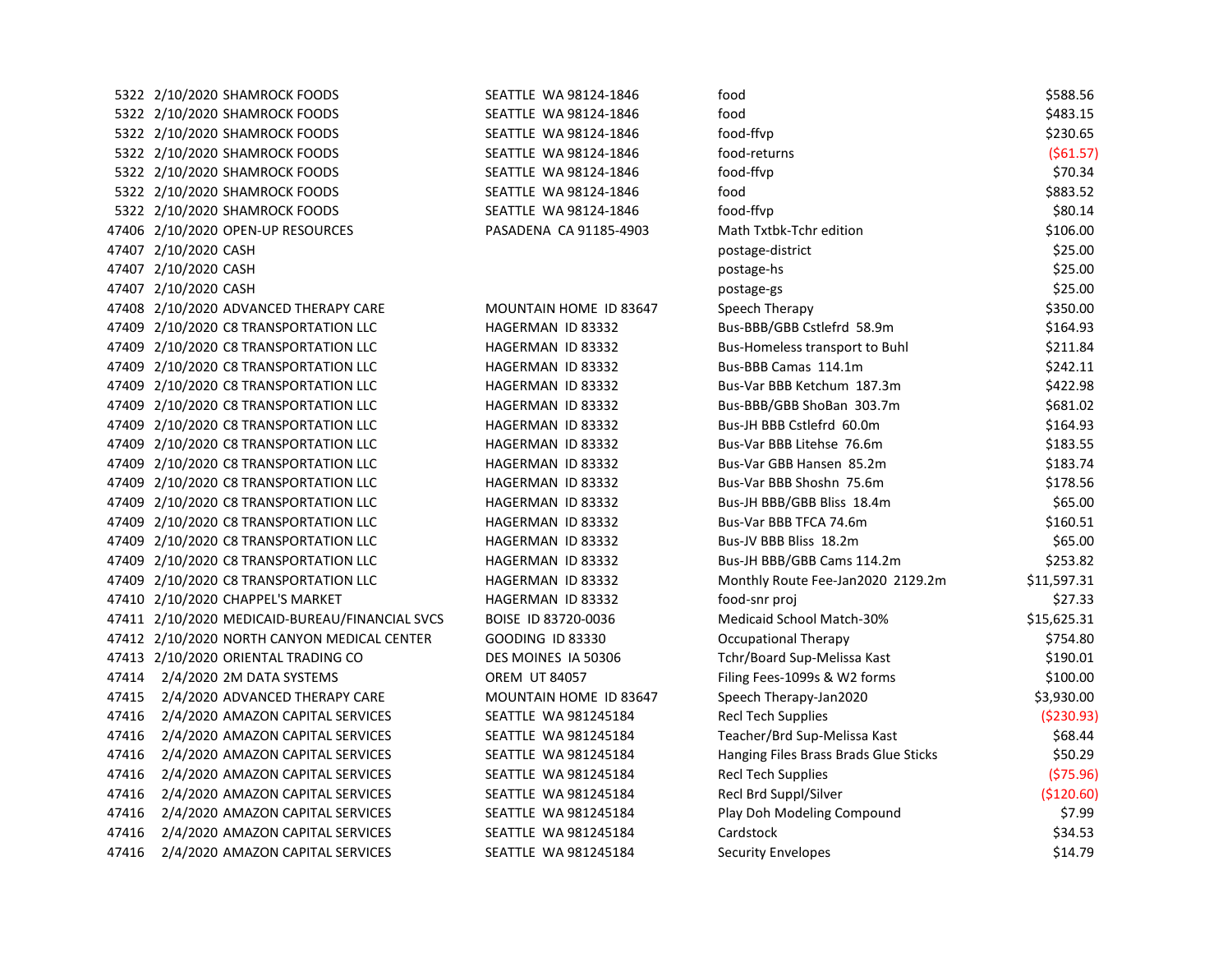| 47416 | 2/4/2020 AMAZON CAPITAL SERVICES       | SEATTLE WA 981245184     | <b>Colored Paper</b>                 | \$9.56     |
|-------|----------------------------------------|--------------------------|--------------------------------------|------------|
| 47416 | 2/4/2020 AMAZON CAPITAL SERVICES       | SEATTLE WA 981245184     | Clasp Envelopes                      | \$15.79    |
| 47416 | 2/4/2020 AMAZON CAPITAL SERVICES       | SEATTLE WA 981245184     | 25-2 pkt Folers w/Prongs             | \$25.98    |
| 47416 | 2/4/2020 AMAZON CAPITAL SERVICES       | SEATTLE WA 981245184     | 1-Roku Streaming Stick               | \$46.55    |
| 47416 | 2/4/2020 AMAZON CAPITAL SERVICES       | SEATTLE WA 981245184     | Google Chromecast                    | \$35.00    |
| 47416 | 2/4/2020 AMAZON CAPITAL SERVICES       | SEATTLE WA 981245184     | Backup Blu-ray 25gb 50pk             | \$92.84    |
| 47416 | 2/4/2020 AMAZON CAPITAL SERVICES       | SEATTLE WA 981245184     | 2-WD Black 1TB Harddrive             | \$145.98   |
| 47416 | 2/4/2020 AMAZON CAPITAL SERVICES       | SEATTLE WA 981245184     | Backup Blu-ray 25gb 50pk             | \$35.90    |
| 47416 | 2/4/2020 AMAZON CAPITAL SERVICES       | SEATTLE WA 981245184     | iPhone Charger Cable                 | \$12.99    |
| 47417 | 2/4/2020 CITY OF HAGERMAN              | HAGERMAN ID 83332        | Water/Sewer-Gym                      | \$147.21   |
| 47417 | 2/4/2020 CITY OF HAGERMAN              | HAGERMAN ID 83332        | Water/Sewer-GS                       | \$161.04   |
| 47417 | 2/4/2020 CITY OF HAGERMAN              | HAGERMAN ID 83332        | Water/Sewer-HS                       | \$147.21   |
| 47417 | 2/4/2020 CITY OF HAGERMAN              | HAGERMAN ID 83332        | Water/Sewer-Ag                       | \$196.36   |
| 47418 | 2/4/2020 FOLLETT EDUCATIONAL SERVICES  | CHICAGO IL 60693-8581    | CJohnson: Asst Library Books         | \$528.87   |
| 47419 | 2/4/2020 FOX FLORAL                    | TWIN FALLS ID 83301      | Plant-Tammy Unzicker                 | \$39.50    |
| 47420 | 2/4/2020 GREAT AMERICA FINANCIAL SVCS  | DALLAS TX 75266-0831     | Copier Lease-GS                      | \$155.00   |
| 47420 | 2/4/2020 GREAT AMERICA FINANCIAL SVCS  | DALLAS TX 75266-0831     | Copier Lease-HS                      | \$155.00   |
| 47421 | 2/4/2020 HAGERMAN WATER USERS ASSOC    | HAGERMAN ID 83332        | 2020 Water Assessment Feee           | \$180.00   |
| 47422 | 2/4/2020 IDAHO POWER COMPANY           | BOISE ID 83721-0030      | Power-HS                             | \$1,218.84 |
| 47422 | 2/4/2020 IDAHO POWER COMPANY           | BOISE ID 83721-0030      | Power-Ag                             | \$242.40   |
| 47422 | 2/4/2020 IDAHO POWER COMPANY           | BOISE ID 83721-0030      | Power-GS                             | \$2,868.96 |
| 47422 | 2/4/2020 IDAHO POWER COMPANY           | BOISE ID 83721-0030      | Power-Pumps                          | \$10.28    |
| 47422 | 2/4/2020 IDAHO POWER COMPANY           | BOISE ID 83721-0030      | Power-Lites                          | \$61.24    |
| 47422 | 2/4/2020 IDAHO POWER COMPANY           | BOISE ID 83721-0030      | Power-Gym                            | \$525.29   |
| 47423 | 2/4/2020 ID SCHOOL DISTRICT COUNCIL    | BOISE ID 83705-1501      | Unemployment Monitoring Fee Q4'19    | \$38.75    |
| 47424 | 2/4/2020 ID SCHOOL BOARD ASSN INC ISBA | BOISE ID 83707-4797      | Day on the Hill-Mark Kress           | \$205.00   |
| 47425 | 2/4/2020 INTEGRATED TECHNOLOGIES       | TWIN FALLS ID 83303-1843 | <b>Copier Maintenance-GS</b>         | \$187.38   |
| 47425 | 2/4/2020 INTEGRATED TECHNOLOGIES       | TWIN FALLS ID 83303-1843 | <b>Copier Maintenance-HS</b>         | \$446.30   |
| 47425 | 2/4/2020 INTEGRATED TECHNOLOGIES       | TWIN FALLS ID 83303-1843 | Copier Maintenance-GS                | \$62.89    |
| 47426 | 2/4/2020 MOUNTAIN ALARM INC            | OGDEN UT 84412-2487      | Fire Alarm Monitoring-2/1/20-4/30/20 | \$96.00    |
| 47427 | 2/4/2020 OFFICE DEPOT                  | CHICAGO IL 60680-1040    | 11x17 paper Contr Paper              | \$65.46    |
| 47427 | 2/4/2020 OFFICE DEPOT                  | CHICAGO IL 60680-1040    | 30" Drawer File Cabinet              | \$327.98   |
| 47427 | 2/4/2020 OFFICE DEPOT                  | CHICAGO IL 60680-1040    | Hanging File Folders                 | \$22.89    |
| 47427 | 2/4/2020 OFFICE DEPOT                  | CHICAGO IL 60680-1040    | Tape Pens Clips Markers              | \$112.29   |
| 47428 | 2/4/2020 PRO ACTIVE ADVANTAGE LLC      | <b>GOODING ID 83330</b>  | <b>Behavior Svcs</b>                 | \$1,694.50 |
| 47428 | 2/4/2020 PRO ACTIVE ADVANTAGE LLC      | GOODING ID 83330         | <b>Behavior Svcs</b>                 | \$2,161.25 |
| 47428 | 2/4/2020 PRO ACTIVE ADVANTAGE LLC      | GOODING ID 83330         | <b>Behavior Svcs</b>                 | \$456.00   |
| 47428 | 2/4/2020 PRO ACTIVE ADVANTAGE LLC      | <b>GOODING ID 83330</b>  | <b>Behavior Svcs</b>                 | \$1,295.00 |
| 47429 | 2/4/2020 SCHOOL SPECIALTY-WI           | APPLETON WI 54912-1579   | School Sup-Sherma Daarud             | \$218.38   |
| 47430 | 2/4/2020 STEVE REGAN CO.               | SALT LAKE CITY UT 84130  | Porosity Mix w/Perlite-3.8cu ft      | \$1,644.10 |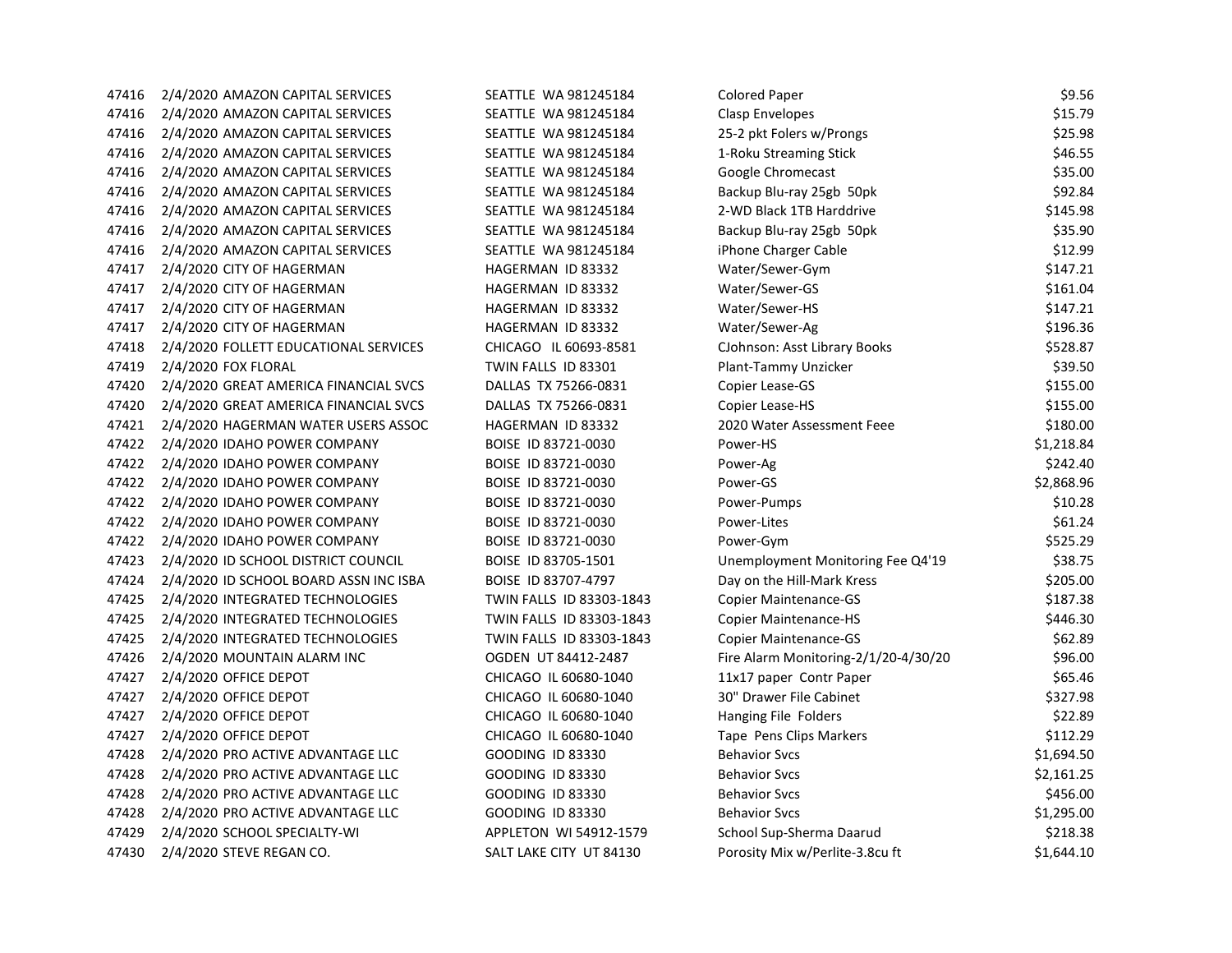| 47431 | 2/4/2020 TREASURE VALLEY COFFEE INC        | <b>BOISE ID 83713</b> | <b>Water for Modulars</b>                   | \$22.50    |
|-------|--------------------------------------------|-----------------------|---------------------------------------------|------------|
| 47432 | 2/4/2020 US BANKCORP CARD - J.WADSWORTH    |                       | IETA Conf-Jolinda Solosabal                 | \$180.00   |
| 47432 | 2/4/2020 US BANKCORP CARD - J.WADSWORTH    |                       | Tools for Life-L.Arriaga                    | \$75.00    |
| 47432 | 2/4/2020 US BANKCORP CARD - J.WADSWORTH    |                       | Tools for Life-C. Wareham                   | \$10.00    |
| 47432 | 2/4/2020 US BANKCORP CARD - J.WADSWORTH    |                       | Tools for Life-B.Feuz                       | \$10.00    |
| 47432 | 2/4/2020 US BANKCORP CARD - J.WADSWORTH    |                       | Tools for Llife-M.Fuelling                  | \$10.00    |
| 47432 | 2/4/2020 US BANKCORP CARD - J.WADSWORTH    |                       | Drama play-Becky Lee                        | \$11.50    |
| 47432 | 2/4/2020 US BANKCORP CARD - J.WADSWORTH    |                       | Hi Mtn Jerke-7# Cure 5# Bacon               | \$54.02    |
| 47432 | 2/4/2020 US BANKCORP CARD - J.WADSWORTH    |                       | NO RECEIPT-signs.com                        | \$110.41   |
| 47432 | 2/4/2020 US BANKCORP CARD - J.WADSWORTH    |                       | <b>IETA Condf-Vicki Owsley</b>              | \$180.00   |
| 47432 | 2/4/2020 US BANKCORP CARD - J.WADSWORTH    |                       | <b>IETA Conf-Troy Easterday</b>             | \$180.00   |
| 47432 | 2/4/2020 US BANKCORP CARD - J.WADSWORTH    |                       | <b>IETA Conf-Amy Gossi</b>                  | \$180.00   |
| 47432 | 2/4/2020 US BANKCORP CARD - J.WADSWORTH    |                       | amazon-Prime                                | \$13.77    |
| 47432 | 2/4/2020 US BANKCORP CARD - J.WADSWORTH    |                       | easterday: science standards booklet        | \$32.62    |
| 47433 | 2/4/2020 US BANKCORP CARD - MATT COTTAM    |                       | HL Grant-HP ProOne 600 computer             | \$1,143.74 |
| 47434 | 2/4/2020 US BANKCORP CARD - MARK KRESS     |                       | GS-Water Cooler/break room                  | \$211.99   |
| 47435 | 2/4/2020 US BANKCORP CARD - B.Reed         | FARGO ND 58125-6343   | Craigs List-Adv-Custodian Parttime Position | \$15.00    |
| 47435 | 2/4/2020 US BANKCORP CARD - B.Reed         | FARGO ND 58125-6343   | Subway-Meals/Sr. Project                    | \$78.00    |
| 47436 | 2/4/2020 US BANKCORP CARD - S.TAYLOR       |                       | Costco-Concessions                          | \$292.84   |
| 47436 | 2/4/2020 US BANKCORP CARD - S.TAYLOR       |                       | <b>Costco-Concessions</b>                   | \$201.91   |
| 47437 | 2/4/2020 VALLEY WIDE COOP INC              | JEROME ID 83338-6138  | LPGas-Ag 600.3g \$1.199                     | \$719.76   |
| 47437 | 2/4/2020 VALLEY WIDE COOP INC              | JEROME ID 83338-6138  | LPGas-HS 900.2g \$1.199                     | \$1,079.34 |
| 47437 | 2/4/2020 VALLEY WIDE COOP INC              | JEROME ID 83338-6138  | LPGas-HS 500.2g \$1.199                     | \$599.74   |
| 47437 | 2/4/2020 VALLEY WIDE COOP INC              | JEROME ID 83338-6138  | LPGas-HS 550.4g \$1.199                     | \$659.93   |
| 47438 | 2/4/2020 VERIZON WIRELESS                  | DALLAS TX 75266-0108  | Cell Ph Use-Matt Cottam                     | \$53.45    |
| 47438 | 2/4/2020 VERIZON WIRELESS                  | DALLAS TX 75266-0108  | Cell Ph Use-Mark Kress                      | \$53.45    |
| 47438 | 2/4/2020 VERIZON WIRELESS                  | DALLAS TX 75266-0108  | Cell Ph Use-Craig Jackson                   | \$26.81    |
| 47438 | 2/4/2020 VERIZON WIRELESS                  | DALLAS TX 75266-0108  | Cell Phone Use-Steve Smith                  | \$53.45    |
| 47438 | 2/4/2020 VERIZON WIRELESS                  | DALLAS TX 75266-0108  | Cell Ph Use-Jaren Wadsworth                 | \$54.44    |
| 47438 | 2/4/2020 VERIZON WIRELESS                  | DALLAS TX 75266-0108  | Cell Ph Use-Dan Knapp                       | \$53.45    |
| 47439 | 2/4/2020 WESTERN WASTE SERVICES            | JEROME ID 83338       | Trash Pickup 1/1/20-1/31/20                 | \$280.00   |
|       | 47440 2/10/2020 DAVID STANDLEY Ph. D.      | CARMEL CA 93921       | Psychological Svcs-Jan2020                  | \$1,395.00 |
|       | 47441 2/10/2020 ZIGGYS EXPRESS HAGERMAN    | <b>BLISS ID 83314</b> | Fuel-1/27/20                                | \$15.05    |
|       | 47476 2/20/2020 ALYSEN M. SPRINGER         | <b>BLISS ID 83314</b> | Payroll Corr-Gross 2/20/20                  | \$126.97   |
|       | 47476 2/20/2020 ALYSEN M. SPRINGER         | <b>BLISS ID 83314</b> | Less Food Svc Meals                         | ( \$37.95) |
|       | 47477 2/20/2020 AMERICAN FIDELITY CO - HSA |                       | Am Fidelity - HSA Svg - 022020              | \$8.43     |
|       | 47477 2/20/2020 AMERICAN FIDELITY CO - HSA |                       | Am Fidelity - HSA Svg - 022020              | \$181.05   |
|       | 47477 2/20/2020 AMERICAN FIDELITY CO - HSA |                       | Am Fidelity - HSA Svg - 022020              | \$199.73   |
|       | 47477 2/20/2020 AMERICAN FIDELITY CO - HSA |                       | Am Fidelity - HSA Svg - 022020              | \$15.95    |
|       | 47477 2/20/2020 AMERICAN FIDELITY CO - HSA |                       | Am Fidelity - HSA Svg - 022020              | \$233.73   |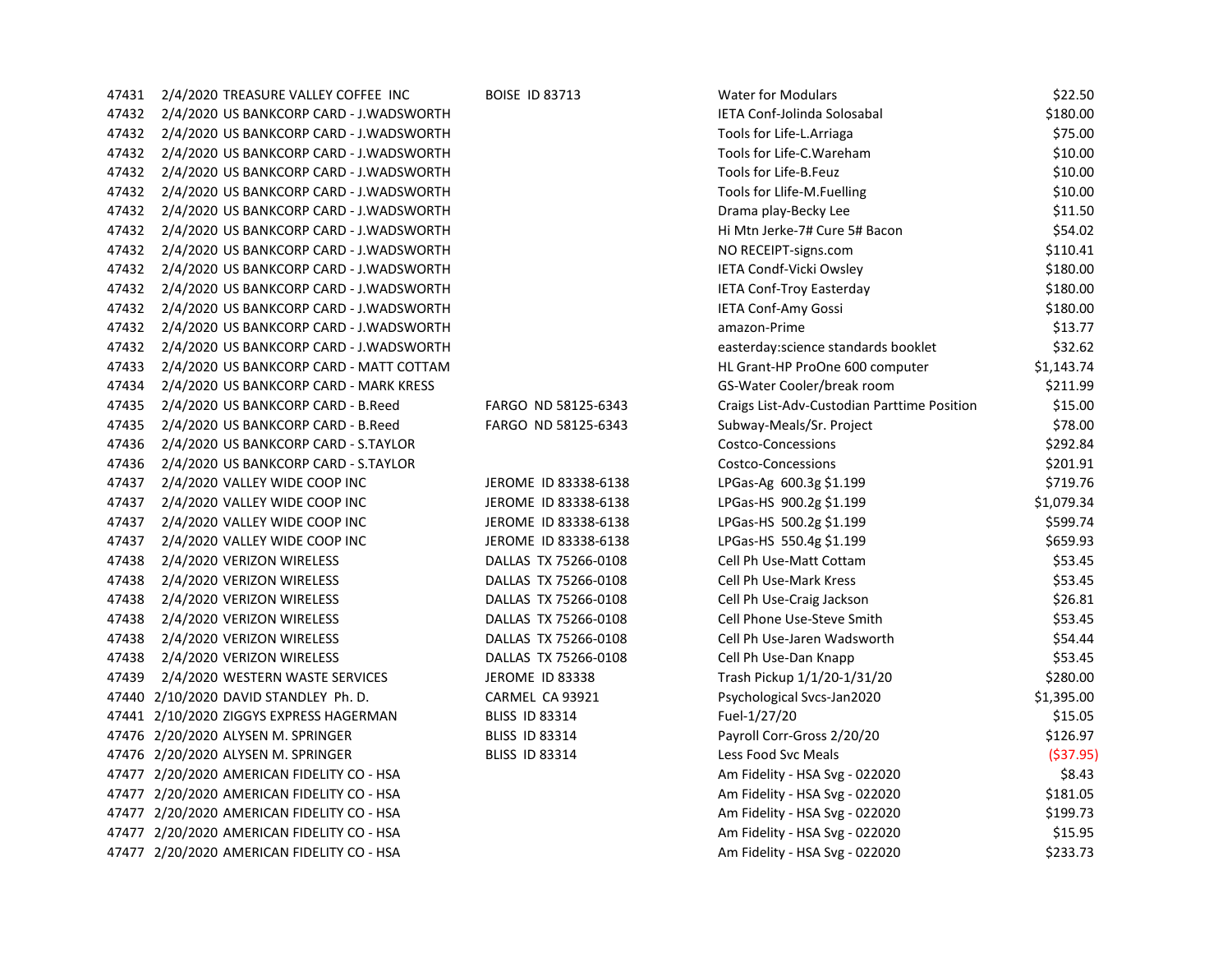| 47477 2/20/2020 AMERICAN FIDELITY CO - HSA |                     | Am Fidelity - HSA Svg - 022020 | \$120.70   |
|--------------------------------------------|---------------------|--------------------------------|------------|
| 47477 2/20/2020 AMERICAN FIDELITY CO - HSA |                     | Am Fidelity - HSA Svg - 022020 | \$24.96    |
| 47477 2/20/2020 AMERICAN FIDELITY CO - HSA |                     | Am Fidelity - HSA Svg - 022020 | \$60.35    |
| 47478 2/20/2020 BLUE CROSS OF IDAHO        | BOISE ID 83707-0948 | Blue Cross - HSA - 022020      | \$36.06    |
| 47478 2/20/2020 BLUE CROSS OF IDAHO        | BOISE ID 83707-0948 | Blue Cross - HSA - 022020      | \$245.58   |
| 47478 2/20/2020 BLUE CROSS OF IDAHO        | BOISE ID 83707-0948 | Blue Cross - HSA - 022020      | \$106.80   |
| 47478 2/20/2020 BLUE CROSS OF IDAHO        | BOISE ID 83707-0948 | Blue Cross - HSA - 022020      | \$854.52   |
| 47478 2/20/2020 BLUE CROSS OF IDAHO        | BOISE ID 83707-0948 | Blue Cross - HSA - 022020      | \$516.40   |
| 47478 2/20/2020 BLUE CROSS OF IDAHO        | BOISE ID 83707-0948 | Blue Cross - HSA - 022020      | \$999.98   |
| 47478 2/20/2020 BLUE CROSS OF IDAHO        | BOISE ID 83707-0948 | Blue Cross - HSA - 022020      | \$68.24    |
| 47478 2/20/2020 BLUE CROSS OF IDAHO        | BOISE ID 83707-0948 | Blue Cross - HSA - 022020      | \$761.97   |
| 47479 2/20/2020 HJSD - IRS                 |                     | IRS-Fica - 022020              | \$402.96   |
| 47479 2/20/2020 HJSD - IRS                 |                     | IRS-Fica - 022020              | \$2,451.81 |
| 47479 2/20/2020 HJSD - IRS                 |                     | IRS-Fica - 022020              | \$3,533.91 |
| 47479 2/20/2020 HJSD - IRS                 |                     | IRS-Fica - 022020              | \$539.79   |
| 47479 2/20/2020 HJSD - IRS                 |                     | IRS-Fica - 022020              | \$327.88   |
| 47479 2/20/2020 HJSD - IRS                 |                     | IRS-Fica - 022020              | \$133.50   |
| 47479 2/20/2020 HJSD - IRS                 |                     | IRS-Fica - 022020              | \$212.72   |
| 47479 2/20/2020 HJSD - IRS                 |                     | IRS-Fica - 022020              | \$65.41    |
| 47479 2/20/2020 HJSD - IRS                 |                     | IRS-Fica - 022020              | \$485.20   |
| 47479 2/20/2020 HJSD - IRS                 |                     | IRS-Fica - 022020              | \$789.10   |
| 47479 2/20/2020 HJSD - IRS                 |                     | IRS-Fica - 022020              | \$235.56   |
| 47479 2/20/2020 HJSD - IRS                 |                     | IRS-Fica - 022020              | \$96.77    |
| 47479 2/20/2020 HJSD - IRS                 |                     | IRS-Fica - 022020              | \$201.85   |
| 47479 2/20/2020 HJSD - IRS                 |                     | IRS-Fica - 022020              | \$266.06   |
| 47479 2/20/2020 HJSD - IRS                 |                     | IRS-Fica - 022020              | \$22.67    |
| 47479 2/20/2020 HJSD - IRS                 |                     | IRS-Fica - 022020              | \$38.38    |
| 47479 2/20/2020 HJSD - IRS                 |                     | IRS-Fica - 022020              | \$17.82    |
| 47479 2/20/2020 HJSD - IRS                 |                     | IRS-Fica - 022020              | \$276.87   |
| 47479 2/20/2020 HJSD - IRS                 |                     | IRS-Fica - 022020              | \$276.12   |
| 47479 2/20/2020 HJSD - IRS                 |                     | IRS-Fica - 022020              | \$42.71    |
| 47479 2/20/2020 HJSD - IRS                 |                     | IRS-Fica - 022020              | \$14.98    |
| 47479 2/20/2020 HJSD - IRS                 |                     | IRS-Fica - 022020              | \$18.08    |
| 47479 2/20/2020 HJSD - IRS                 |                     | IRS-Fica - 022020              | \$102.36   |
| 47479 2/20/2020 HJSD - IRS                 |                     | IRS-Fica - 022020              | \$260.92   |
| 47479 2/20/2020 HJSD - IRS                 |                     | IRS-Fica - 022020              | \$121.31   |
| 47479 2/20/2020 HJSD - IRS                 |                     | IRS-Medicare - 022020          | \$1.38     |
| 47479 2/20/2020 HJSD - IRS                 |                     | Medicare - 022020              | \$15.52    |
| 47479 2/20/2020 HJSD - IRS                 |                     | IRS - Medicare - 022020        | \$31.88    |
| 47479 2/20/2020 HJSD - IRS                 |                     | IRS-Medicare - 022020          | \$122.39   |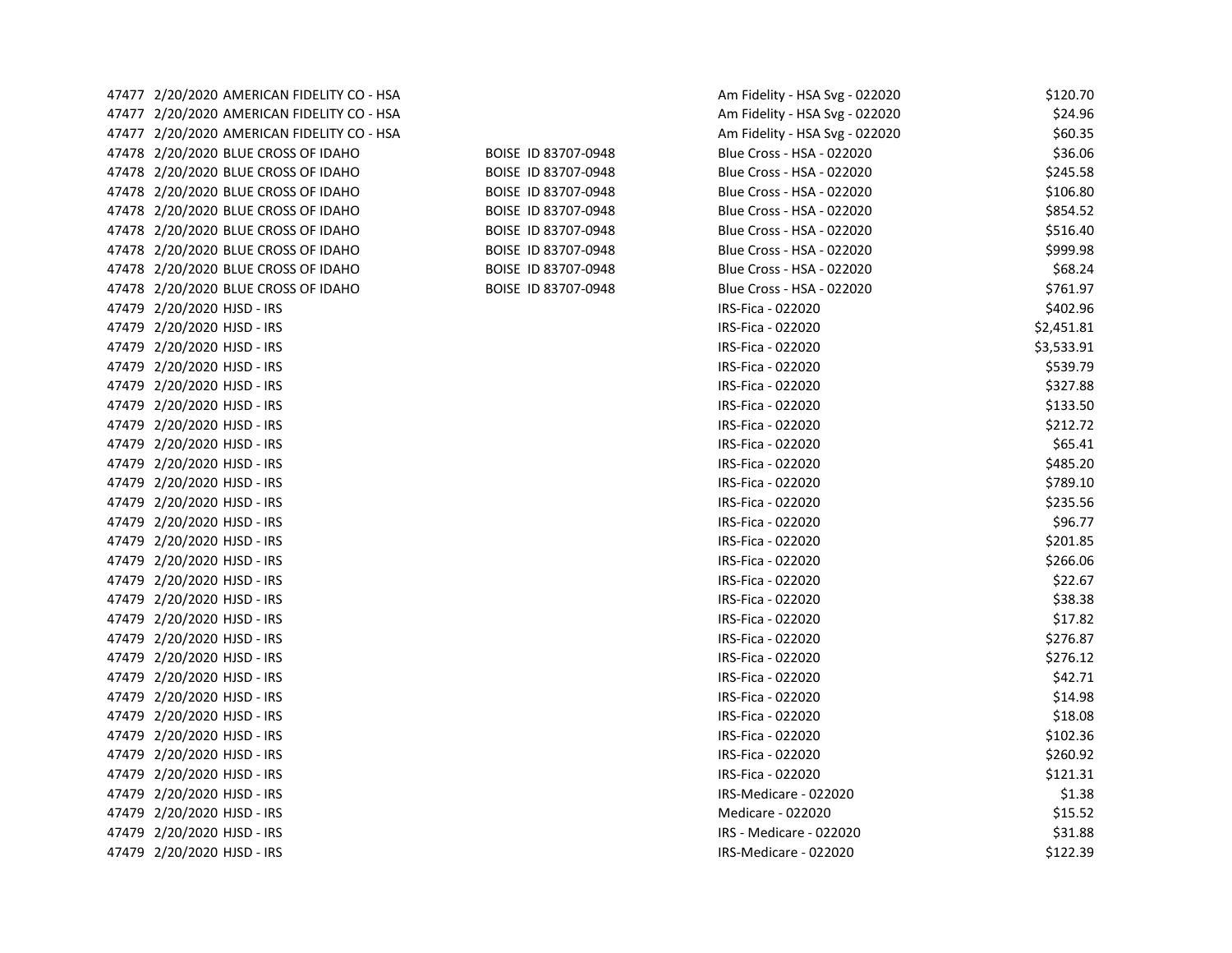| 47479 2/20/2020 HJSD - IRS             |                        | IRS-Medicare - 022020       | \$50.13    |
|----------------------------------------|------------------------|-----------------------------|------------|
| 47479 2/20/2020 HJSD - IRS             |                        | IRS-Medicare - 022020       | \$7.44     |
| 47480 2/20/2020 HJSD - PERSI           |                        | PERSI-Retirement - 022020   | \$880.22   |
| 47480 2/20/2020 HJSD - PERSI           |                        | PERSI-Retirement - 022020   | \$1,332.10 |
| 47480 2/20/2020 HJSD - PERSI           |                        | PERSI-Retirement - 022020   | \$174.13   |
| 47480 2/20/2020 HJSD - PERSI           |                        | PERSI-Retirement - 022020   | \$525.32   |
| 47480 2/20/2020 HJSD - PERSI           |                        | PERSI-Retirement - 022020   | \$219.56   |
| 47480 2/20/2020 HJSD - PERSI           |                        | PERSI-Retirement - 022020   | \$420.62   |
| 47480 2/20/2020 HJSD - PERSI           |                        | PERSI-Retirement - 022020   | \$35.73    |
| 47480 2/20/2020 HJSD - PERSI           |                        | PERSI-Retirement - 022020   | \$60.97    |
| 47480 2/20/2020 HJSD - PERSI           |                        | PERSI-Retirement - 022020   | \$410.93   |
| 47480 2/20/2020 HJSD - PERSI           |                        | PERSI-Retirement - 022020   | \$28.50    |
| 47480 2/20/2020 HJSD - PERSI           |                        | PERSI-Retirement - 022020   | \$430.96   |
| 47480 2/20/2020 HJSD - PERSI           |                        | PERSI-Retirement - 022020   | \$70.40    |
| 47480 2/20/2020 HJSD - PERSI           |                        | PERSI-Retirement - 022020   | \$29.82    |
| 47480 2/20/2020 HJSD - PERSI           |                        | PERSI-Retirement - 022020   | \$28.98    |
| 47480 2/20/2020 HJSD - PERSI           |                        | PERSI-Retirement - 022020   | \$164.18   |
| 47480 2/20/2020 HJSD - PERSI           |                        | Persi - Retirement - 022020 | \$24.87    |
| 47480 2/20/2020 HJSD - PERSI           |                        | PERSI-Retirement - 022020   | \$488.99   |
| 47480 2/20/2020 HJSD - PERSI           |                        | PERSI-Retirement - 022020   | \$632.62   |
| 47480 2/20/2020 HJSD - PERSI           |                        | PERSI-Retirement - 022020   | \$49.75    |
| 47480 2/20/2020 HJSD - PERSI           |                        | PERSI-Retirement - 022020   | \$196.44   |
| 47480 2/20/2020 HJSD - PERSI           |                        | PERSI-Retirement - 022020   | \$99.84    |
| 47480 2/20/2020 HJSD - PERSI           |                        | PERSI-Retirement - 022020   | \$13.47    |
| 47480 2/20/2020 HJSD - PERSI           |                        | PERSI-Retirement - 022020   | \$411.10   |
| 47480 2/20/2020 HJSD - PERSI           |                        | PERSI-Retirement - 022020   | \$3,822.59 |
| 47480 2/20/2020 HJSD - PERSI           |                        | PERSI-Retirement - 022020   | \$5,657.55 |
| 47480 2/20/2020 HJSD - PERSI           |                        | PERSI-Retirement - 022020   | \$916.14   |
| 47480 2/20/2020 HJSD - PERSI           |                        | PERSI-Retirement - 022020   | \$177.42   |
| 47480 2/20/2020 HJSD - PERSI           |                        | PERSI-Retirement - 022020   | \$114.30   |
| 47480 2/20/2020 HJSD - PERSI           |                        | PERSI-Retirement - 022020   | \$130.95   |
| 47480 2/20/2020 HJSD - PERSI           |                        | PERSI-Retirement - 022020   | \$104.90   |
| 47481 2/20/2020 STANDARD INSURANCE CO. | PORTLAND OR 97228-6367 | Standard-Life - 022020      | \$0.53     |
| 47481 2/20/2020 STANDARD INSURANCE CO. | PORTLAND OR 97228-6367 | Standard-Life - 022020      | \$31.64    |
| 47481 2/20/2020 STANDARD INSURANCE CO. | PORTLAND OR 97228-6367 | Standard-Life - 022020      | \$40.52    |
| 47481 2/20/2020 STANDARD INSURANCE CO. | PORTLAND OR 97228-6367 | Standard-Life - 022020      | \$7.69     |
| 47481 2/20/2020 STANDARD INSURANCE CO. | PORTLAND OR 97228-6367 | Standard-Life - 022020      | \$3.55     |
| 47481 2/20/2020 STANDARD INSURANCE CO. | PORTLAND OR 97228-6367 | Standard-Life - 022020      | \$2.00     |
| 47481 2/20/2020 STANDARD INSURANCE CO. | PORTLAND OR 97228-6367 | Standard-Life - 022020      | \$1.62     |
| 47481 2/20/2020 STANDARD INSURANCE CO. | PORTLAND OR 97228-6367 | Standard-Life - 022020      | \$3.58     |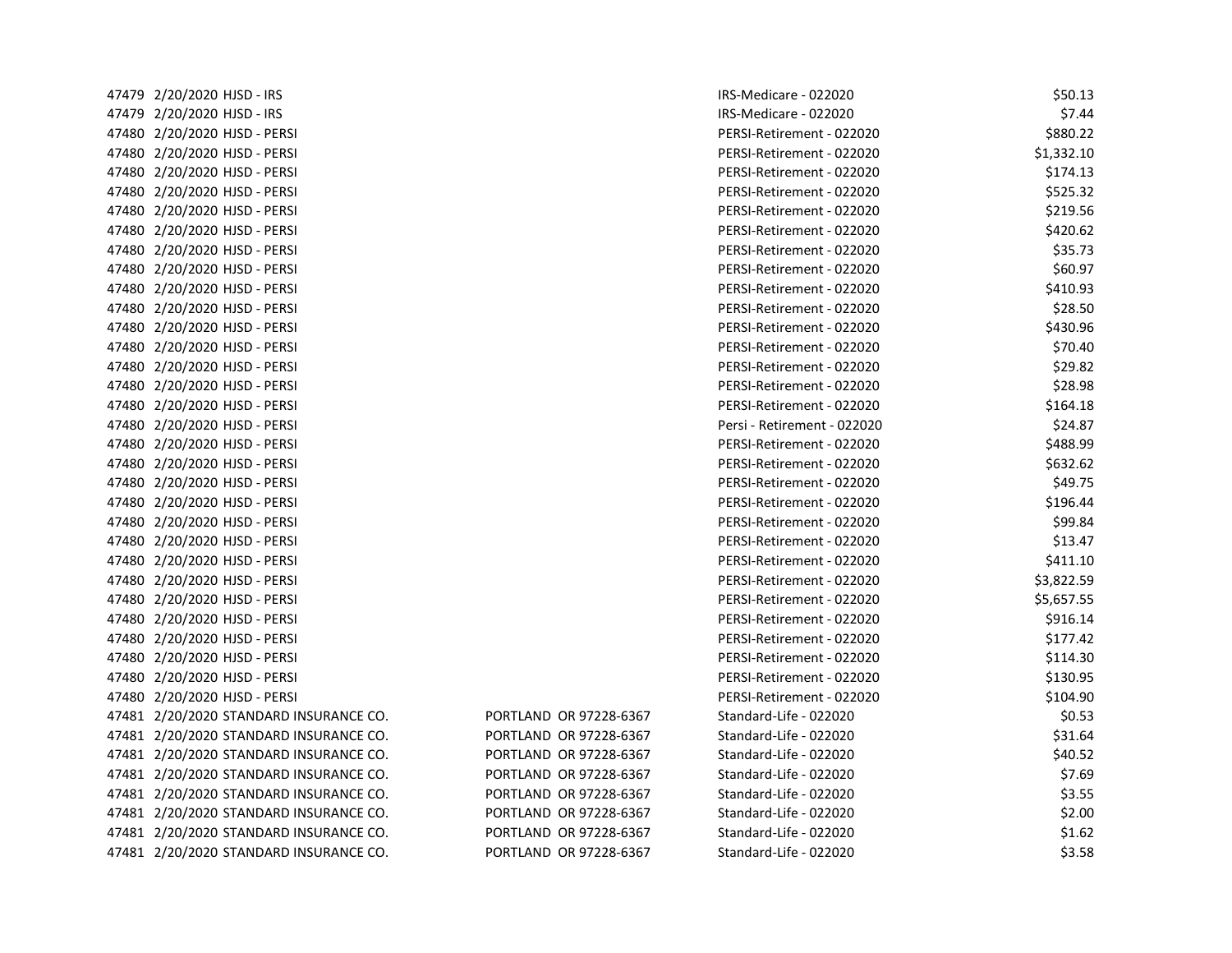| 47481 2/20/2020 STANDARD INSURANCE CO.      | PORTLAND OR 97228-6367 | Standard-Life - 022020      | \$14.35    |
|---------------------------------------------|------------------------|-----------------------------|------------|
| 47481 2/20/2020 STANDARD INSURANCE CO.      | PORTLAND OR 97228-6367 | Standard-Life - 022020      | \$2.65     |
| 47481 2/20/2020 STANDARD INSURANCE CO.      | PORTLAND OR 97228-6367 | Standard-Life - 022020      | \$1.12     |
| 47481 2/20/2020 STANDARD INSURANCE CO.      | PORTLAND OR 97228-6367 | Standard-Life - 022020      | \$4.57     |
| 47481 2/20/2020 STANDARD INSURANCE CO.      | PORTLAND OR 97228-6367 | Standard-Life - 022020      | \$6.23     |
| 47481 2/20/2020 STANDARD INSURANCE CO.      | PORTLAND OR 97228-6367 | Standard-Life - 022020      | \$0.40     |
| 47481 2/20/2020 STANDARD INSURANCE CO.      | PORTLAND OR 97228-6367 | Standard-Life - 022020      | \$0.80     |
| 47481 2/20/2020 STANDARD INSURANCE CO.      | PORTLAND OR 97228-6367 | Standard-Life - 022020      | \$8.07     |
| 47481 2/20/2020 STANDARD INSURANCE CO.      | PORTLAND OR 97228-6367 | Standard-Life - 022020      | \$0.40     |
| 47481 2/20/2020 STANDARD INSURANCE CO.      | PORTLAND OR 97228-6367 | Standard Life - 022020      | \$4.00     |
| 47481 2/20/2020 STANDARD INSURANCE CO.      | PORTLAND OR 97228-6367 | Standard-Life - 022020      | \$0.83     |
| 47481 2/20/2020 STANDARD INSURANCE CO.      | PORTLAND OR 97228-6367 | Standard Life - 022020      | \$0.17     |
| 47481 2/20/2020 STANDARD INSURANCE CO.      | PORTLAND OR 97228-6367 | Standard Insurance - 022020 | \$6.98     |
| 47481 2/20/2020 STANDARD INSURANCE CO.      | PORTLAND OR 97228-6367 | Standard Life - 022020      | \$0.31     |
| 47481 2/20/2020 STANDARD INSURANCE CO.      | PORTLAND OR 97228-6367 | Standard-Life - 022020      | \$4.14     |
| 47481 2/20/2020 STANDARD INSURANCE CO.      | PORTLAND OR 97228-6367 | Standard Life - 022020      | \$0.55     |
| 47481 2/20/2020 STANDARD INSURANCE CO.      | PORTLAND OR 97228-6367 | Standard-Life - 022020      | \$0.06     |
| 47481 2/20/2020 STANDARD INSURANCE CO.      | PORTLAND OR 97228-6367 | Standard-Life - 022020      | \$1.24     |
| 47482 2/21/2020 HJSD - IRS                  |                        | IRS-Fica - 022020           | \$6.50     |
| 47482 2/21/2020 HJSD - IRS                  |                        | IRS-Fica - 022020           | \$56.61    |
| 47482 2/21/2020 HJSD - IRS                  |                        | IRS-Fica - 022020           | \$5.05     |
| 47483 2/21/2020 HJSD - PERSI                |                        | PERSI-Retirement - 022020   | \$10.15    |
| 47483 2/21/2020 HJSD - PERSI                |                        | PERSI-Retirement - 022020   | \$7.88     |
| 47483 2/21/2020 HJSD - PERSI                |                        | PERSI-Retirement - 022020   | \$74.03    |
| 47484 2/21/2020 HUB INTERNTL MTN STATES LTD | <b>BOISE ID 83705</b>  | dr ed car insurance         | \$114.00   |
| 47485 2/21/2020 SPARKLIGHT                  | PHOENIX AZ 85062-8000  | ** VOID **                  | \$0.00     |
| 47486 2/20/2020 HAGERMAN FOOD SERVICE       | HAGERMAN ID 83332      | Meals-Alysen Springer       | \$37.95    |
| 47489 2/20/2020 BLUE CROSS OF IDAHO         | BOISE ID 83707-0948    | Health Insurance            | \$258.17   |
| 47489 2/20/2020 BLUE CROSS OF IDAHO         | BOISE ID 83707-0948    | Health Insurance            | \$570.16   |
| 47489 2/20/2020 BLUE CROSS OF IDAHO         | BOISE ID 83707-0948    | Health Insurance            | \$732.33   |
| 47489 2/20/2020 BLUE CROSS OF IDAHO         | BOISE ID 83707-0948    | Health Insurance            | \$350.41   |
| 47489 2/20/2020 BLUE CROSS OF IDAHO         | BOISE ID 83707-0948    | <b>Health Insurance</b>     | \$732.67   |
| 47489 2/20/2020 BLUE CROSS OF IDAHO         | BOISE ID 83707-0948    | Health Insurance            | \$63.71    |
| 47489 2/20/2020 BLUE CROSS OF IDAHO         | BOISE ID 83707-0948    | Health Insurance            | \$127.41   |
| 47489 2/20/2020 BLUE CROSS OF IDAHO         | BOISE ID 83707-0948    | <b>Health Insurance</b>     | \$637.10   |
| 47489 2/20/2020 BLUE CROSS OF IDAHO         | BOISE ID 83707-0948    | Health Insurance            | \$63.69    |
| 47489 2/20/2020 BLUE CROSS OF IDAHO         | BOISE ID 83707-0948    | Health Insurance            | \$1,224.79 |
| 47489 2/20/2020 BLUE CROSS OF IDAHO         | BOISE ID 83707-0948    | Health Insurance            | \$26.80    |
| 47489 2/20/2020 BLUE CROSS OF IDAHO         | BOISE ID 83707-0948    | <b>Health Insurance</b>     | \$1,094.36 |
| 47489 2/20/2020 BLUE CROSS OF IDAHO         | BOISE ID 83707-0948    | Health Insurance            | \$49.47    |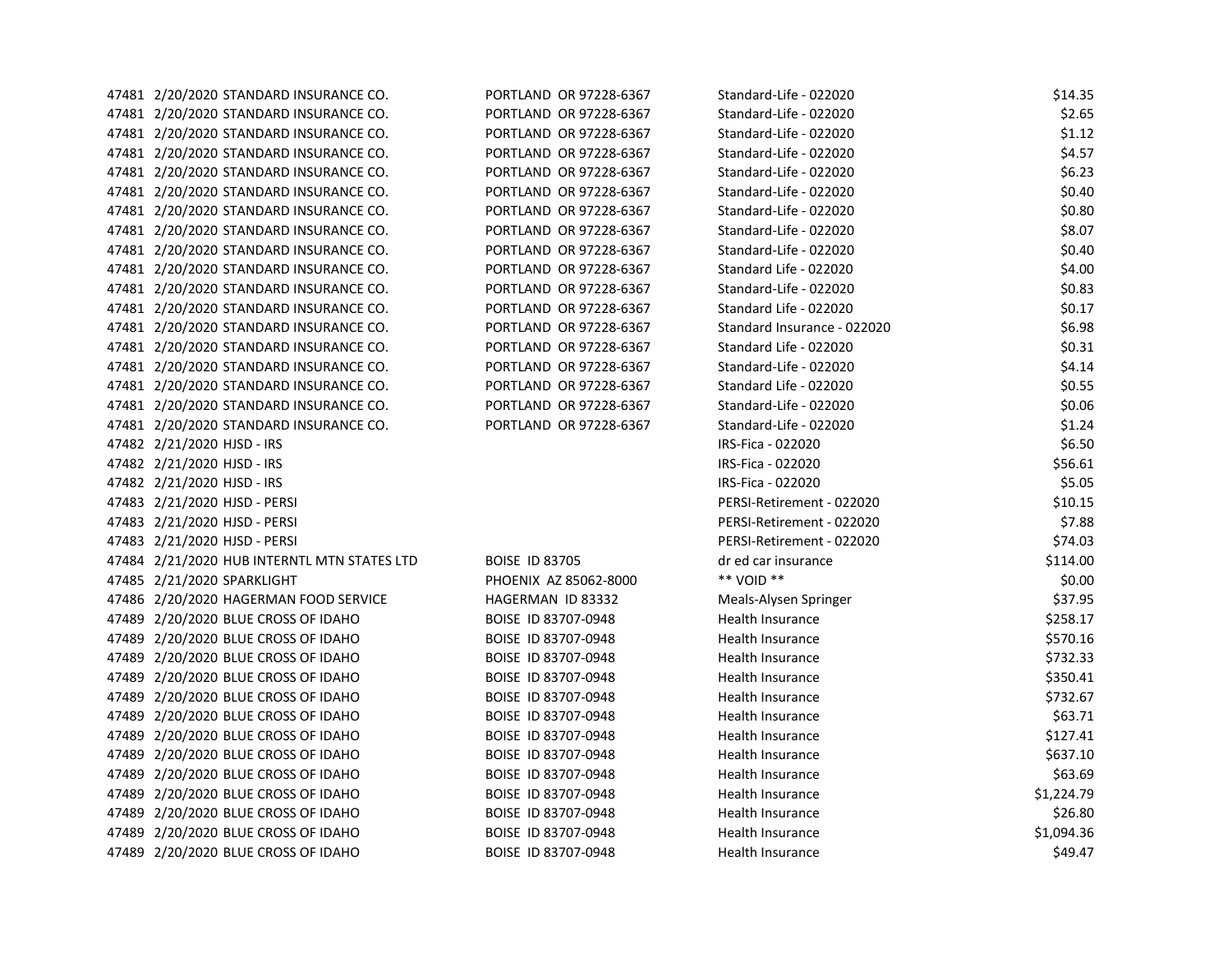|      |      | BOISE ID 83707-0948                                                                                                                                                                                                                                                                                                                                                                                                                                                                                                                                                                                                                                                                                                                                                                                                                                                                                                                                                                                                                                                                                                                                                                            | <b>Health Insurance</b>      |          |                                                                                        |
|------|------|------------------------------------------------------------------------------------------------------------------------------------------------------------------------------------------------------------------------------------------------------------------------------------------------------------------------------------------------------------------------------------------------------------------------------------------------------------------------------------------------------------------------------------------------------------------------------------------------------------------------------------------------------------------------------------------------------------------------------------------------------------------------------------------------------------------------------------------------------------------------------------------------------------------------------------------------------------------------------------------------------------------------------------------------------------------------------------------------------------------------------------------------------------------------------------------------|------------------------------|----------|----------------------------------------------------------------------------------------|
|      |      | BOISE ID 83707-0948                                                                                                                                                                                                                                                                                                                                                                                                                                                                                                                                                                                                                                                                                                                                                                                                                                                                                                                                                                                                                                                                                                                                                                            | Health Insurance             | \$6.86   |                                                                                        |
|      |      | BOISE ID 83707-0948                                                                                                                                                                                                                                                                                                                                                                                                                                                                                                                                                                                                                                                                                                                                                                                                                                                                                                                                                                                                                                                                                                                                                                            | Health Insurance             |          |                                                                                        |
|      |      | BOISE ID 83707-0948                                                                                                                                                                                                                                                                                                                                                                                                                                                                                                                                                                                                                                                                                                                                                                                                                                                                                                                                                                                                                                                                                                                                                                            | Health Insurance             |          |                                                                                        |
|      |      | BOISE ID 83707-0948                                                                                                                                                                                                                                                                                                                                                                                                                                                                                                                                                                                                                                                                                                                                                                                                                                                                                                                                                                                                                                                                                                                                                                            | Health Insurance             |          |                                                                                        |
|      |      | BOISE ID 83707-0948                                                                                                                                                                                                                                                                                                                                                                                                                                                                                                                                                                                                                                                                                                                                                                                                                                                                                                                                                                                                                                                                                                                                                                            | Health Insurance             |          |                                                                                        |
|      |      | PHOENIX AZ 85062-8000                                                                                                                                                                                                                                                                                                                                                                                                                                                                                                                                                                                                                                                                                                                                                                                                                                                                                                                                                                                                                                                                                                                                                                          | Phone Chgs-2/1/20-2/29/20    |          |                                                                                        |
|      |      | PHOENIX AZ 85062-8000                                                                                                                                                                                                                                                                                                                                                                                                                                                                                                                                                                                                                                                                                                                                                                                                                                                                                                                                                                                                                                                                                                                                                                          | Internet Chgs-2/1/20-2/29/20 |          |                                                                                        |
| Date | Name | GrossPay                                                                                                                                                                                                                                                                                                                                                                                                                                                                                                                                                                                                                                                                                                                                                                                                                                                                                                                                                                                                                                                                                                                                                                                       | City                         | State    | Zip                                                                                    |
|      |      | \$92.70                                                                                                                                                                                                                                                                                                                                                                                                                                                                                                                                                                                                                                                                                                                                                                                                                                                                                                                                                                                                                                                                                                                                                                                        | <b>JEROME</b>                | $\sf ID$ | 83338                                                                                  |
|      |      | \$4,297.90                                                                                                                                                                                                                                                                                                                                                                                                                                                                                                                                                                                                                                                                                                                                                                                                                                                                                                                                                                                                                                                                                                                                                                                     | HAGERMAN                     | ID       | 83332                                                                                  |
|      |      | \$195.00                                                                                                                                                                                                                                                                                                                                                                                                                                                                                                                                                                                                                                                                                                                                                                                                                                                                                                                                                                                                                                                                                                                                                                                       | HAGERMAN                     | ID       | 83332                                                                                  |
|      |      | \$3,697.91                                                                                                                                                                                                                                                                                                                                                                                                                                                                                                                                                                                                                                                                                                                                                                                                                                                                                                                                                                                                                                                                                                                                                                                     | HAGERMAN                     | $\sf ID$ | 83332                                                                                  |
|      |      | \$3,708.33                                                                                                                                                                                                                                                                                                                                                                                                                                                                                                                                                                                                                                                                                                                                                                                                                                                                                                                                                                                                                                                                                                                                                                                     | <b>KAMIAH</b>                | ID       | 83536                                                                                  |
|      |      | \$4,502.75                                                                                                                                                                                                                                                                                                                                                                                                                                                                                                                                                                                                                                                                                                                                                                                                                                                                                                                                                                                                                                                                                                                                                                                     | Missoula                     | MT       | 59803                                                                                  |
|      |      | \$1,646.87                                                                                                                                                                                                                                                                                                                                                                                                                                                                                                                                                                                                                                                                                                                                                                                                                                                                                                                                                                                                                                                                                                                                                                                     | HAGERMAN                     | ID       | 83332                                                                                  |
|      |      | \$879.12                                                                                                                                                                                                                                                                                                                                                                                                                                                                                                                                                                                                                                                                                                                                                                                                                                                                                                                                                                                                                                                                                                                                                                                       | HAGERMAN                     | ID       | 83332                                                                                  |
|      |      | \$632.50                                                                                                                                                                                                                                                                                                                                                                                                                                                                                                                                                                                                                                                                                                                                                                                                                                                                                                                                                                                                                                                                                                                                                                                       | HAGERMAN                     | ID       | 83332                                                                                  |
|      |      | \$6,648.57                                                                                                                                                                                                                                                                                                                                                                                                                                                                                                                                                                                                                                                                                                                                                                                                                                                                                                                                                                                                                                                                                                                                                                                     | HAGERMAN                     | ID       | 83332                                                                                  |
|      |      | \$5,169.01                                                                                                                                                                                                                                                                                                                                                                                                                                                                                                                                                                                                                                                                                                                                                                                                                                                                                                                                                                                                                                                                                                                                                                                     | <b>TWIN FALLS</b>            | ID       | 83301                                                                                  |
|      |      | \$1,914.62                                                                                                                                                                                                                                                                                                                                                                                                                                                                                                                                                                                                                                                                                                                                                                                                                                                                                                                                                                                                                                                                                                                                                                                     | HAGERMAN                     | ID       | 83332                                                                                  |
|      |      | \$200.00                                                                                                                                                                                                                                                                                                                                                                                                                                                                                                                                                                                                                                                                                                                                                                                                                                                                                                                                                                                                                                                                                                                                                                                       | HAGERMAN                     | ID       | 83332                                                                                  |
|      |      | \$4,636.08                                                                                                                                                                                                                                                                                                                                                                                                                                                                                                                                                                                                                                                                                                                                                                                                                                                                                                                                                                                                                                                                                                                                                                                     | <b>JEROME</b>                | ID       | 83338                                                                                  |
|      |      | \$933.43                                                                                                                                                                                                                                                                                                                                                                                                                                                                                                                                                                                                                                                                                                                                                                                                                                                                                                                                                                                                                                                                                                                                                                                       | <b>BLISS</b>                 | ID       | 83314                                                                                  |
|      |      | \$762.97                                                                                                                                                                                                                                                                                                                                                                                                                                                                                                                                                                                                                                                                                                                                                                                                                                                                                                                                                                                                                                                                                                                                                                                       | <b>BLISS</b>                 | ID       | 83314                                                                                  |
|      |      | \$1,470.00                                                                                                                                                                                                                                                                                                                                                                                                                                                                                                                                                                                                                                                                                                                                                                                                                                                                                                                                                                                                                                                                                                                                                                                     | HAGERMAN                     | ID       | 83332                                                                                  |
|      |      | \$1,386.94                                                                                                                                                                                                                                                                                                                                                                                                                                                                                                                                                                                                                                                                                                                                                                                                                                                                                                                                                                                                                                                                                                                                                                                     | HAGERMAN                     | ID       | 83332                                                                                  |
|      |      | \$4,953.07                                                                                                                                                                                                                                                                                                                                                                                                                                                                                                                                                                                                                                                                                                                                                                                                                                                                                                                                                                                                                                                                                                                                                                                     | HAGERMAN                     | ID       | 83332                                                                                  |
|      |      | \$1,012.50                                                                                                                                                                                                                                                                                                                                                                                                                                                                                                                                                                                                                                                                                                                                                                                                                                                                                                                                                                                                                                                                                                                                                                                     | WENDELL                      | $\sf ID$ | 83355                                                                                  |
|      |      | \$933.43                                                                                                                                                                                                                                                                                                                                                                                                                                                                                                                                                                                                                                                                                                                                                                                                                                                                                                                                                                                                                                                                                                                                                                                       | HAGERMAN                     | ID       | 83332                                                                                  |
|      |      | \$2,114.10                                                                                                                                                                                                                                                                                                                                                                                                                                                                                                                                                                                                                                                                                                                                                                                                                                                                                                                                                                                                                                                                                                                                                                                     | HAGERMAN                     | ID       | 83332                                                                                  |
|      |      | \$1,020.00                                                                                                                                                                                                                                                                                                                                                                                                                                                                                                                                                                                                                                                                                                                                                                                                                                                                                                                                                                                                                                                                                                                                                                                     | <b>BUHL</b>                  | ID       | 83316                                                                                  |
|      |      | \$3,450.00                                                                                                                                                                                                                                                                                                                                                                                                                                                                                                                                                                                                                                                                                                                                                                                                                                                                                                                                                                                                                                                                                                                                                                                     | <b>FRUITLAND</b>             | ID       | 83619                                                                                  |
|      |      | \$787.95                                                                                                                                                                                                                                                                                                                                                                                                                                                                                                                                                                                                                                                                                                                                                                                                                                                                                                                                                                                                                                                                                                                                                                                       | HAGERMAN                     | ID       | 83332                                                                                  |
|      |      | \$1,413.68                                                                                                                                                                                                                                                                                                                                                                                                                                                                                                                                                                                                                                                                                                                                                                                                                                                                                                                                                                                                                                                                                                                                                                                     | HAGERMAN                     | ID       | 83332                                                                                  |
|      |      | \$933.41                                                                                                                                                                                                                                                                                                                                                                                                                                                                                                                                                                                                                                                                                                                                                                                                                                                                                                                                                                                                                                                                                                                                                                                       | <b>BLISS</b>                 | ID       | 83314                                                                                  |
|      |      | \$3,864.58                                                                                                                                                                                                                                                                                                                                                                                                                                                                                                                                                                                                                                                                                                                                                                                                                                                                                                                                                                                                                                                                                                                                                                                     | HAGERMAN                     | ID       | 83332                                                                                  |
|      |      | \$4,774.07                                                                                                                                                                                                                                                                                                                                                                                                                                                                                                                                                                                                                                                                                                                                                                                                                                                                                                                                                                                                                                                                                                                                                                                     | HAGERMAN                     | ID       | 83332                                                                                  |
|      |      | 47489 2/20/2020 BLUE CROSS OF IDAHO<br>47489 2/20/2020 BLUE CROSS OF IDAHO<br>47489 2/20/2020 BLUE CROSS OF IDAHO<br>47489 2/20/2020 BLUE CROSS OF IDAHO<br>47489 2/20/2020 BLUE CROSS OF IDAHO<br>47489 2/20/2020 BLUE CROSS OF IDAHO<br>47490 2/20/2020 SPARKLIGHT<br>47490 2/20/2020 SPARKLIGHT<br>2/20/2020 ADAMS LYNDI K<br>2/20/2020 ARRIAGA LYNN I<br>2/20/2020 BROCK LINDA D<br>2/20/2020 BROOKS SAMANTHA J<br>2/20/2020 CHAPMAN TERESA L<br>2/20/2020 CHRISTIAN MARIANNE G<br>2/20/2020 COATES LUANNE<br>2/20/2020 CORBRIDGE ARLYNDA R<br>2/20/2020 CORNETT ERIKA M<br>2/20/2020 COTTAM MATTHEW S<br>2/20/2020 DAARUD SHERMA K<br>2/20/2020 DAVIS ELAINE<br>2/20/2020 DOUVILLE JOSHUA D<br>2/20/2020 EASTERDAY TROY W<br>2/20/2020 FREEMAN MELISSA A<br>2/20/2020 GOODRO LANECE<br>2/20/2020 GOSSI AMY D<br>2/20/2020 HOFFMANN KAREN B<br>2/20/2020 HOFFMANN RAYMOND L<br>2/20/2020 HOOP JENNY M<br>2/20/2020 HOSKOVEC SHEENA L<br>2/20/2020 JACKSON CRAIG L<br>2/20/2020 JACKSON JENNIFER N<br>2/20/2020 JAYO NICOLAS D<br>2/20/2020 JOHNSON CHELSEA R<br>2/20/2020 JOHNSON LEELAND F<br>2/20/2020 JONES TARISSA A<br>2/20/2020 KAST MELISSA A<br>drct-dpst 2/20/2020 KNAPP DANIEL L |                              |          | \$335.54<br>\$145.83<br>\$2,172.51<br>\$4,858.47<br>\$565.92<br>\$663.87<br>\$1,190.42 |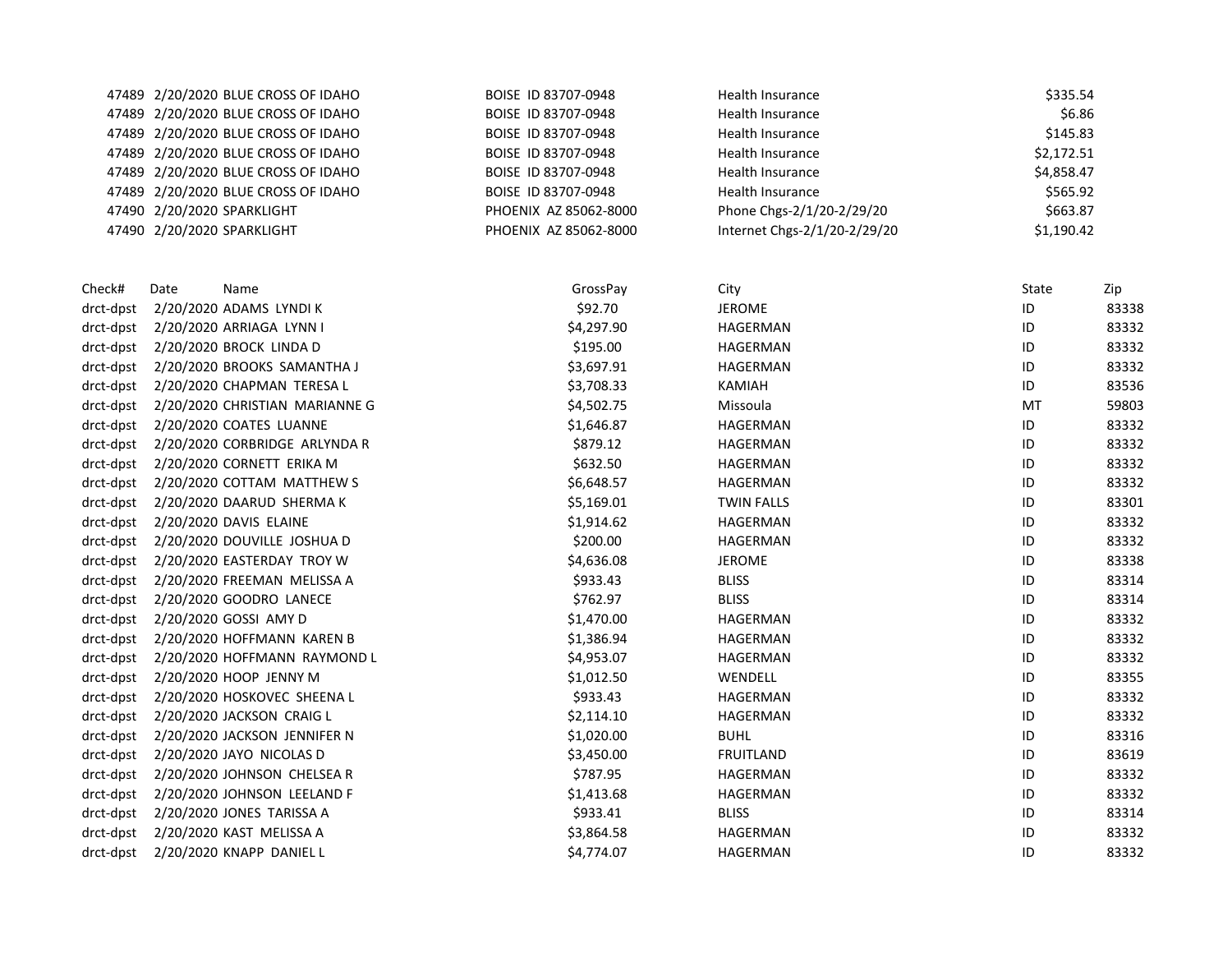| drct-dpst | 2/20/2020 KRESS MARK S                   | \$8,237.48 | <b>BLACKFOOT</b>    | ID | 83221 |
|-----------|------------------------------------------|------------|---------------------|----|-------|
| drct-dpst | 2/20/2020 LEE REBECCA L                  | \$5,365.23 | <b>FAIRFIELD</b>    | ID | 83327 |
| drct-dpst | 2/20/2020 LEIJA HERMELINDA               | \$5,014.85 | <b>BLISS</b>        | ID | 83314 |
| drct-dpst | 2/20/2020 LEMMON MELISSA A               | \$1,740.52 | HAGERMAN            | ID | 83332 |
| drct-dpst | 2/20/2020 LEWIS CRYSTAL R                | \$3,697.91 | HAGERMAN            | ID | 83332 |
| drct-dpst | 2/20/2020 MARTIN KIRT L                  | \$3,609.41 | HAGERMAN            | ID | 83332 |
| drct-dpst | 2/20/2020 NELSON WILLIAM CODY            | \$3,550.00 | AMMON               | ID | 83406 |
| drct-dpst | 2/20/2020 OWSLEY VICTORIA C              | \$4,531.91 | HAGERMAN            | ID | 83332 |
| drct-dpst | 2/20/2020 PRIEBE LESLIE                  | \$6,122.37 | WENDELL             | ID | 83355 |
| drct-dpst | 2/20/2020 RAMIREZ KYLA                   | \$195.00   | HAGERMAN            | ID | 83332 |
| drct-dpst | 2/20/2020 REED BETTE M                   | \$5,195.13 | WENDELL             | ID | 83355 |
| drct-dpst | 2/20/2020 REGNIER SHELLY L               | \$3,854.16 | HAGERMAN            | ID | 83332 |
| drct-dpst | 2/20/2020 RICE CHARLES E                 | \$1,064.64 | HAGERMAN            | ID | 83332 |
| drct-dpst | 2/20/2020 SCOTT TAMMY L                  | \$3,541.66 | JEROME              | ID | 83338 |
| drct-dpst | 2/20/2020 SILVER-LEWIS LORA L            | \$1,359.58 | HAGERMAN            | ID | 83332 |
| drct-dpst | 2/20/2020 SMITH LINDA M                  | \$65.00    | HAGERMAN            | ID | 83332 |
| drct-dpst | 2/20/2020 SMITH STEPHEN L                | \$2,992.80 | HAGERMAN            | ID | 83332 |
| drct-dpst | 2/20/2020 SOLOSABAL JENTRY R             | \$65.00    | <b>GLENNS FERRY</b> | ID | 83623 |
| drct-dpst | 2/20/2020 SOLOSABAL JOLINDA S            | \$4,626.90 | <b>GLENNS FERRY</b> | ID | 83623 |
| drct-dpst | 2/20/2020 SPRINGER ALYSEN M              | \$933.41   | HAGERMAN            | ID | 83332 |
| drct-dpst | 2/20/2020 TAYLOR SHARLENE K              | \$195.00   | HAGERMAN            | ID | 83332 |
| drct-dpst | 2/20/2020 UNZICKER TAMMY L               | \$4,037.16 | <b>BUHL</b>         | ID | 83316 |
| drct-dpst | 2/20/2020 WADSWORTH DRUCIE               | \$585.00   | <b>FILER</b>        | ID | 83328 |
| drct-dpst | 2/20/2020 WADSWORTH JAREN G              | \$6,674.23 | <b>FILER</b>        | ID | 83328 |
| drct-dpst | 2/20/2020 WALKER KIMBERLY L              | \$906.25   | HAGERMAN            | ID | 83332 |
| drct-dpst | 2/20/2020 WESTRA KIMBERLEY A             | \$1,377.50 | HAGERMAN            | ID | 83332 |
|           | drct-dpst 2/20/2020 WHITTEKIEND SHARLA K | \$539.13   | WENDELL             | ID | 83355 |
|           | drct-dpst 2/20/2020 WILSON CHARLEE S     | \$952.10   | HAGERMAN            | ID | 83332 |
| drct-dpst | 2/20/2020 WISE MELISSA H                 | \$1,662.37 | HAGERMAN            | ID | 83332 |
| drct-dpst | 2/20/2020 YORE JAMIE L                   | \$1,012.50 | <b>BUHL</b>         | ID | 83316 |
|           | 47442 2/20/2020 BAKER CHRISTOPHER K      | \$830.25   | HAGERMAN            | ID | 83332 |
|           | 47443 2/20/2020 BLUME MICHAEL WILLIAM    | \$830.00   | <b>BUHL</b>         | ID | 83316 |
|           | 47444 2/20/2020 GARCIA JESSICA LYN       | \$65.00    | HAGERMAN            | ID | 83332 |
|           | 47445 2/20/2020 HAINLINE MELA D          | \$390.00   | HAGERMAN            | ID | 83332 |
|           | 47446 2/20/2020 MAREZ MARIA YECENIA      | \$229.18   | HAGERMAN            | ID | 83332 |
|           | 47447 2/20/2020 PRINS CHRISTINE M        | \$130.00   | HAGERMAN            | ID | 83332 |
|           | 47448 2/20/2020 SEAMONS SHURELL L        | \$875.00   | HAGERMAN            | ID | 83332 |
|           | 47449 2/20/2020 SPARKS DAVID RYAN        | \$1,750.00 | <b>BUHL</b>         | ID | 83316 |
|           | 47450 2/20/2020 STOKESBERRY CORY BLAINE  | \$130.00   | HAGERMAN            | ID | 83332 |
|           | 47468 2/21/2020 DAARUD SHERMA K          | \$320.00   | <b>TWIN FALLS</b>   | ID | 83301 |